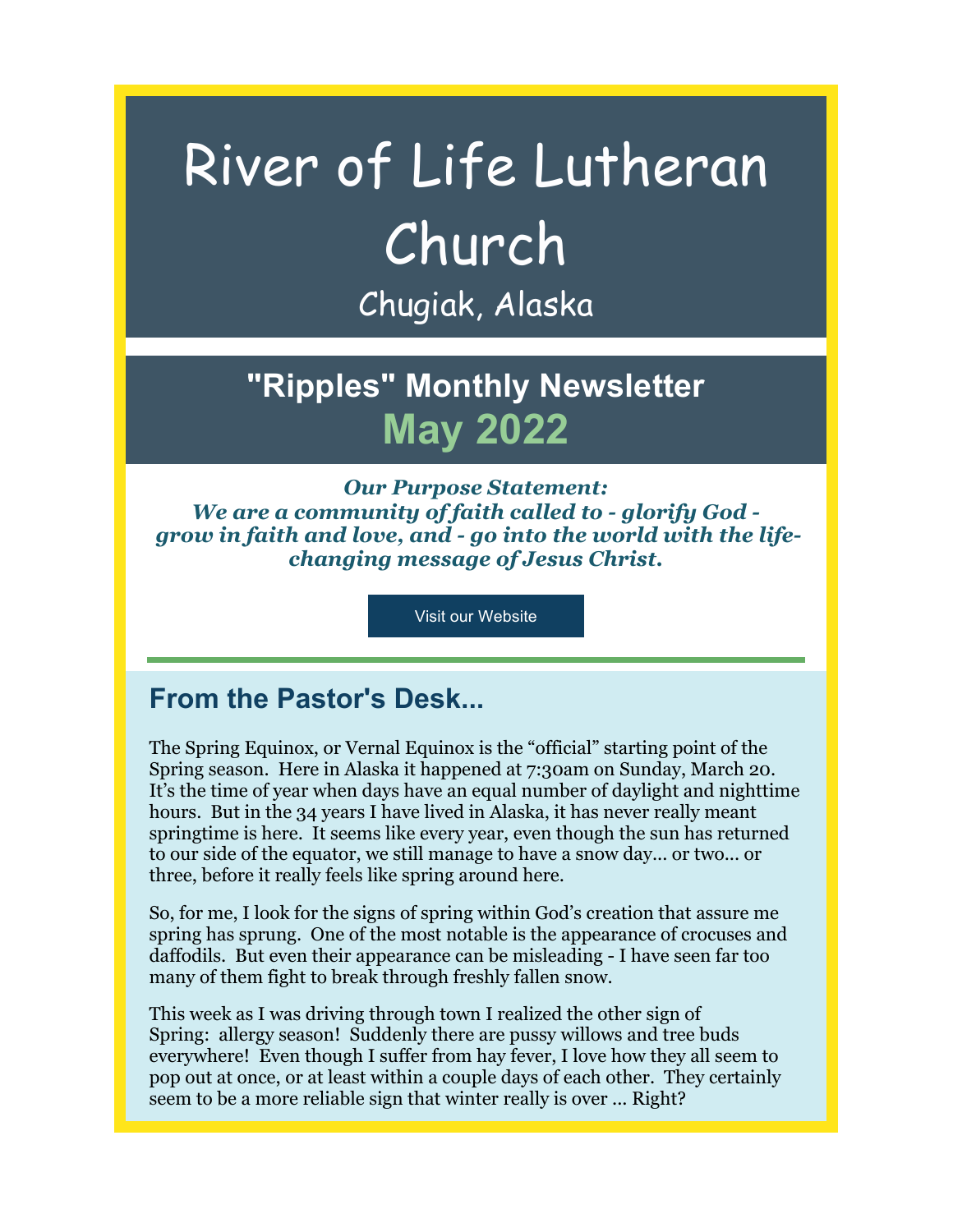Don't get me wrong, there is still something special about the equinox. Though it doesn't necessarily mean we've begun a full-blown springtime in Alaska, it certainly initiates a season of preparing for spring. I think that if we were to compare it to the church calendar, the Equinox might be Ash Wednesday, the pussy willows and tree buds would be Easter, and the time in between, Lent. Ash Wednesday, like the Spring Equinox, is a time to acknowledge the season of winter (death) and to begin turning our attention to God's promises of new life as we look forward to welcoming back the Sun (Son). While most of nature lies dormant, we use the time in-between to reflect on how the same may be true in our spiritual lives. At the same time we look forward to the coming warmth of spring, as well as a time of spiritual growth grounded in the good news of the resurrection. And before we know it - the snow melts – new life springs forth! Our lives of despair are healed with the hope of new life in the resurrection of our Lord Jesus.

I just discovered a hymn written by Natalie Sleeth in 1986 called "Hymn of Promise" (check it out on YouTube). One of her verses sums it all up: *"In our end is our beginning. In our time, infinity. In our doubt, there is believing. In our life, eternity. In our death, a resurrection. At the last, a victory. Unrevealed until its season, something God alone can see!"*

No longer frozen, the River of Life is flowing anew! He is risen!

God's Peace, Pastor Bill Ottum



The picture is encouraging! Keep in mind that we may not move in in any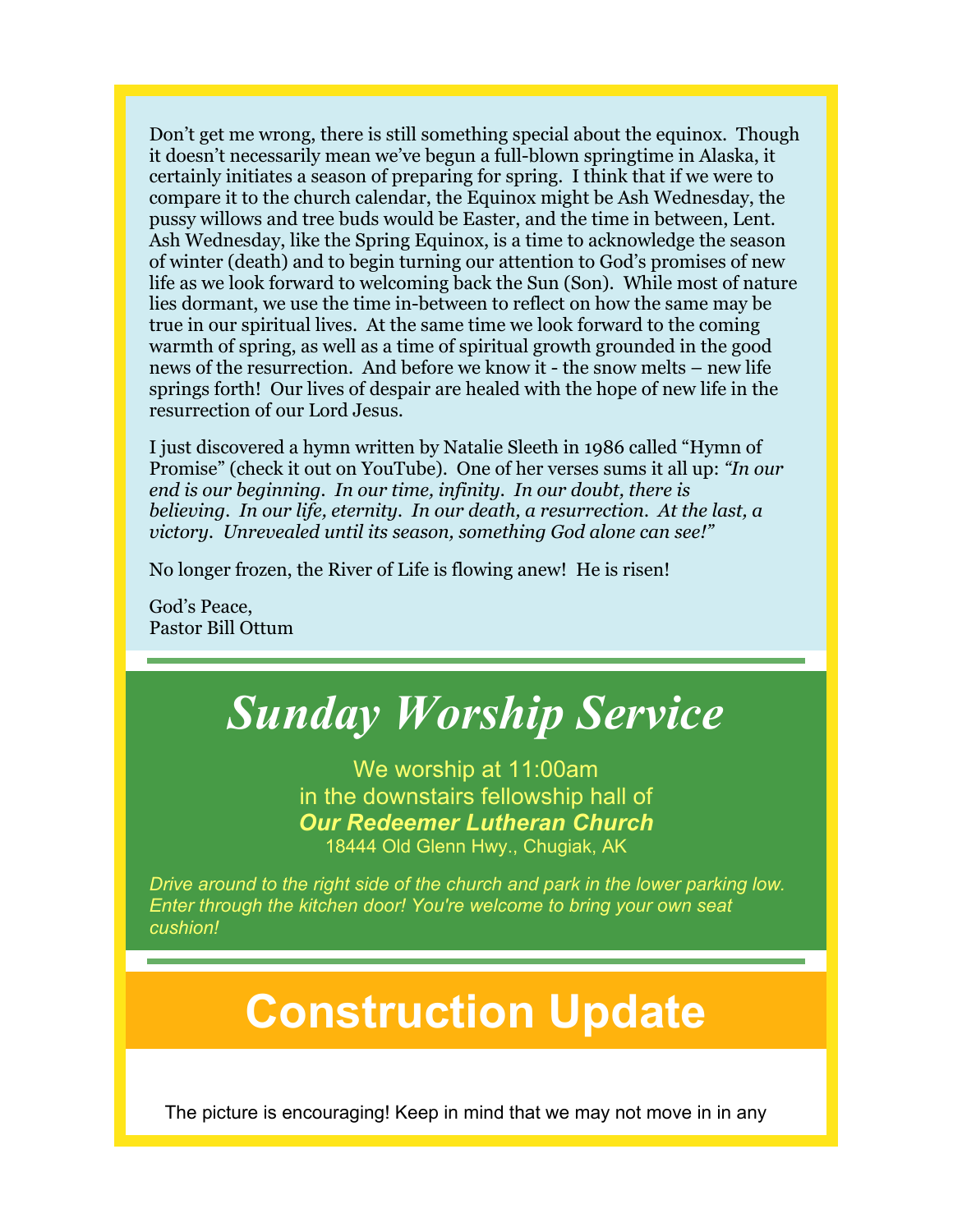way until the interior is completely finished per rules of the municipality.

Builders have been working on all the basic electrical wiring and then the insulation; next will be the sheet rock.

Orders have been made for flooring tiles, carpets, appliances, cabinets, and chairs for the sanctuary and conference room. There will be a 3-4 month wait for these orders. Some tables have been purchased for the conference room and are being stored in a rented storage unit nearby.

Bob N. has rented that storage unit for us. It also is storing some cabinets and desks donated to us by Zion Lutheran Church. An upright piano has been given to us by Julie Saupe. It is being stored at Kimberly's home.

Thanks to all who have stayed after church services to help decide and vote on styles and colors, and of course, prices on all that has been ordered.

Thanks also to Terry for keeping close tabs on the daily work on the building. Bob and Kay have spent many, many hours taking inventory of losses and now finding reasonable replacements.

Having new banners to celebrate each season will be beautiful symbols to take with us into our renewed church building. A big thanks to Kay and her helpers!

*Bob Kelly Building Committee*

# *Congratulations to*

*Molly Twohy on her upcoming graduation from Chugiak High School!*

# **Sunday Morning Adult Study - "The Fruit of the Spirit" – 10am**

Pastor Ottum is leading the class on an exploration of the fruit of the spirit mentioned by Saint Paul in his letter to the Galatians. Join us! The class is held downstairs in one of the classrooms adjacent to the fellowship hall where we worship.

*\* Please note: There will be no Adult Bible Study on Sunday, May 29 (Memorial Day Weekend)*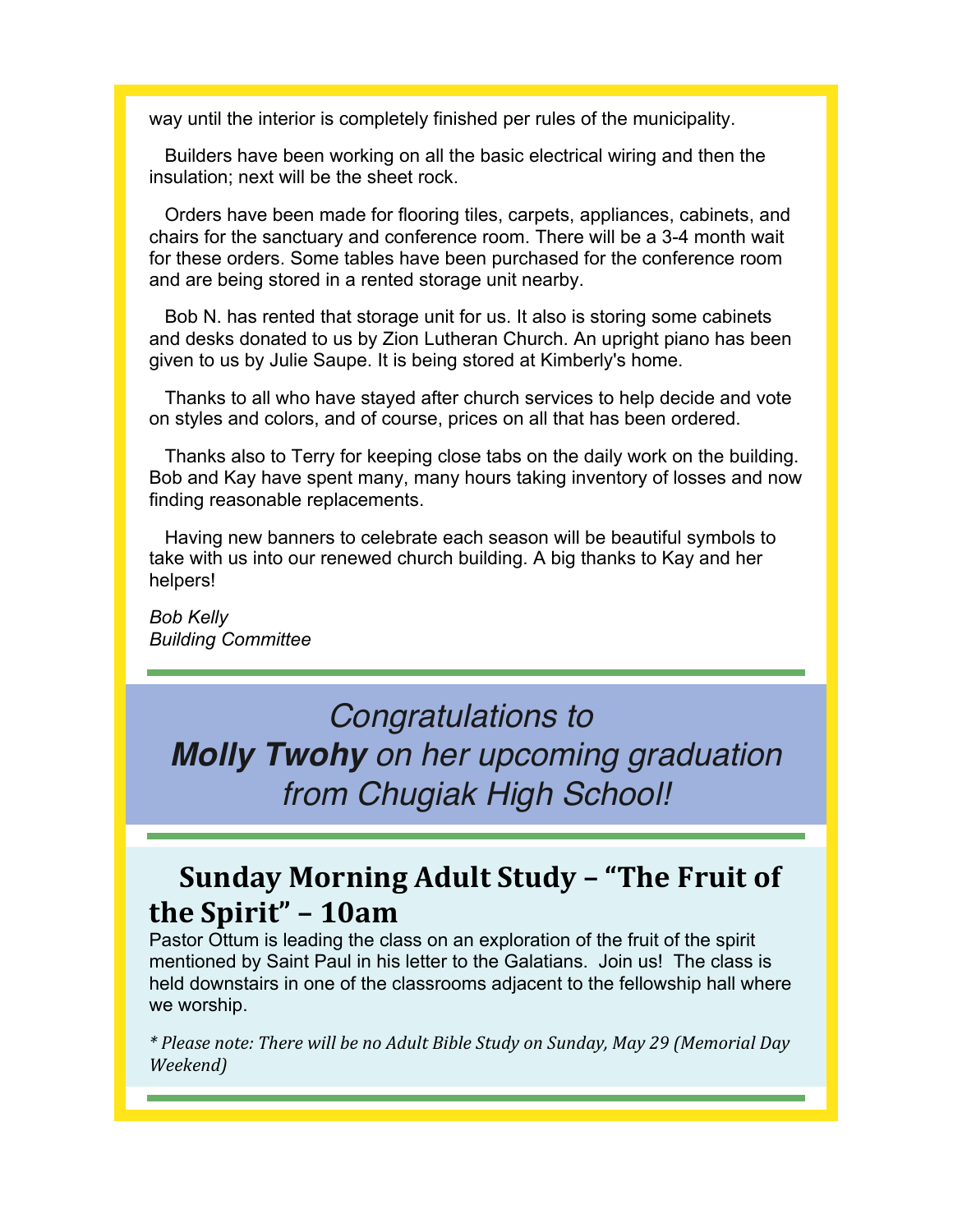# **Thursday Morning Bible Studies Continue Through May**

From 10am – noon Pastor Ottum leads a study of the Bible readings for the next Sunday worship. Coffee and refreshments are served. The class is held upstairs at Our Redeemer in the room across from the Sanctuary. Everyone is welcome!

# **May Calendar**

*You're welcome to join us each Sunday before worship for Adult Bible Study at 10:00am.*

- **Thursday, May 5** 10:00am **Bible Study**
- **Sunday, May 8** 10:00am **Adult Bible Study** • 11:00am - **Worship - Mother's Day**
- **Thursday, May 12** 10:00am **Bible Study**
- **Sunday, May 15** 10:00am **Adult Bible Study** • 11:00am - **Worship & Recognition of Graduates**
- **Tuesday, May 17** 6:30pm **Church Council Meeting**
- **Thursday, May 19** 10:00am **Bible Study**
- **Sunday, May 22** 10:00am **Adult Bible Study** • 11:00am - **Worship**
- **Thursday, May 26** 10:00am **Bible Study**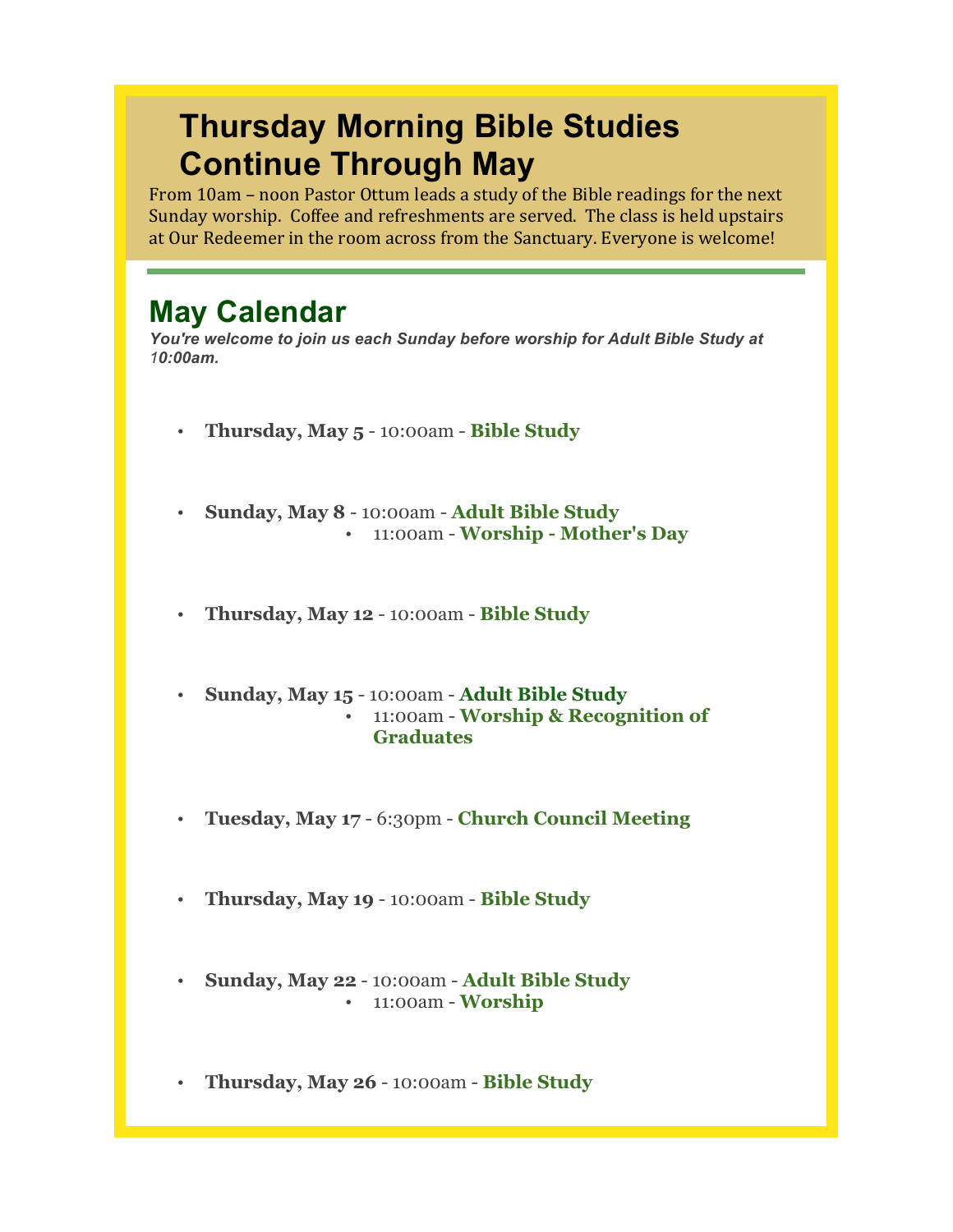• **Sunday, May 29** - **NO Bible Study over Memorial Weekend** • 11:00am - **Worship**

### **Noisy Offering**

This quarter's "Noisy Offering" goes to **Heart to Heart Pregnancy Resource Center** in Eagle River.

The *Noisy Offering* is the fourth Sunday of each month. Each quarter we collect for a different local community need.

# **Prayer Concerns and Celebrations**

#### **Our Congregation**

We pray for the health and vitality of ROL's Ministry & Mission.

#### **Family and Friends**

We pray for continued healing, encouragement, and strength for: Padi's friends, **John** & **Kim** (healing); Elaine's friend **Mike** (healing); Elaine's friend **Eve** (cancer/chemo); Elaine's mom **Virginia** (healing); Bob Norton's brother **John**(healing); Kim's aunt **Susie** (pacemaker surgery); Carol's husband **Scott** (thanks and healing from successful heart surgery); Padi's friend **Larraine** (cancer treatment); **Liam** (Cindy's nephew); **Bob Reupke**; **Stewart Mee**; Joel & Padi's friend **Jack** (cancer); **Wayne Fredeen** (lung cancer); Linda H.'s sister **Susie** (surgery); and, Dotty's sister **Phyllis** (healing from surgery).

#### **Prayer Partners**

We pray for the health and vitality of the ministry of our other Knik Cluster congregations and their pastors: **Joy, Eagle River; Trinity, Palmer; Good Shepherd, Wasilla; Table of Grace, Bethel; and our May Prayer Partner church, Sitka Lutheran Church.**

#### **Compassion for Others in Our Community**

Dear Father in heaven, Creator of what is good, beautiful, and full of joy, so that all may work in harmony with you - we thank you for all the good that comes to us. May we be your children, joined together to serve you. May our life bring joy to others, and may we do good without ceasing through your great, strong love, which moves us, strengthens us, and helps us every day, however hard life may be. May your name be praised throughout the world. May your kingdom come and your will be done on earth as in heaven. Amen.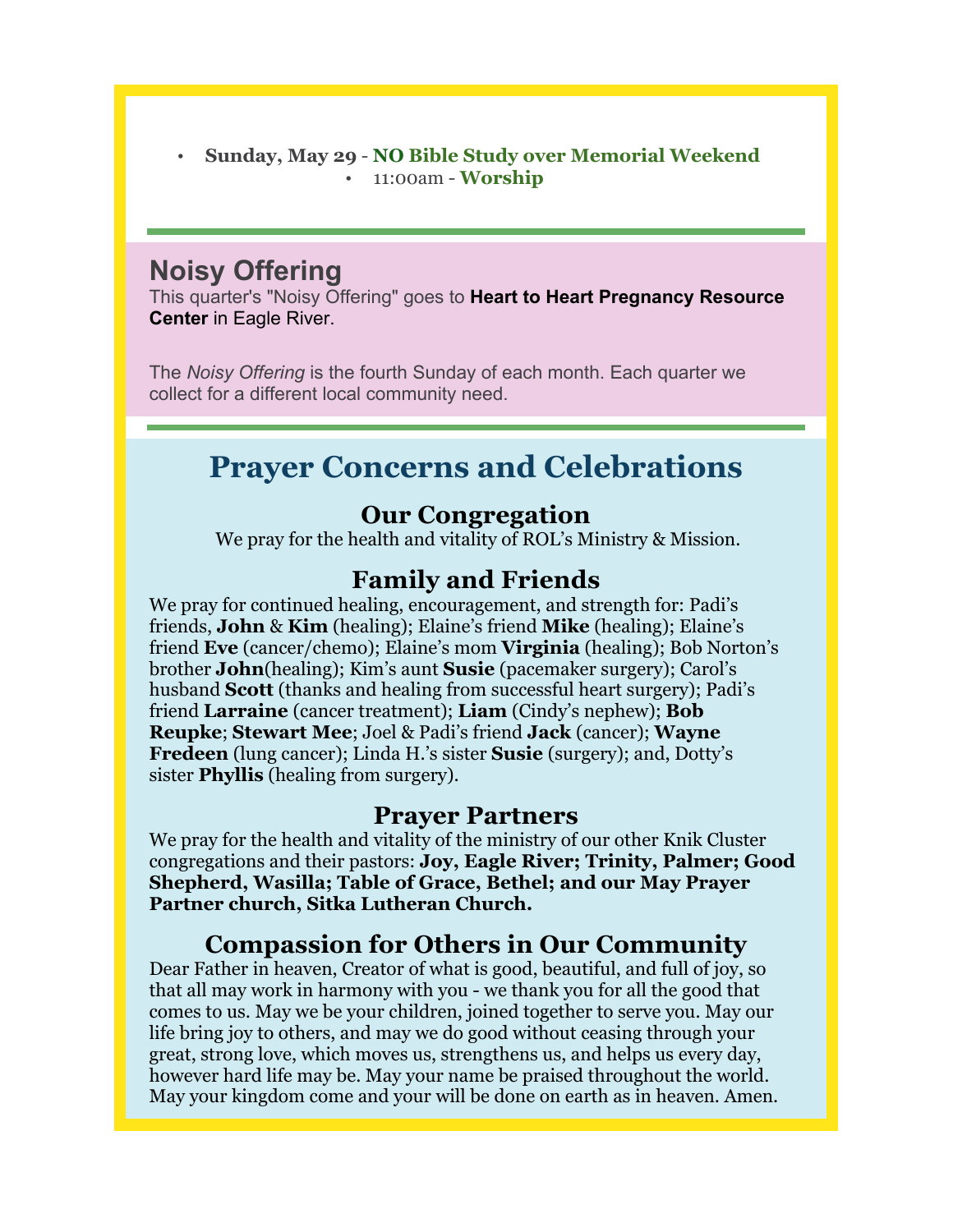Thank you, God, for the body of believers who are called to serve you, who are proclaiming the Good News to all who will hear. From those who minister across the country to the men, women, and youth here at home, send us out to be a light in the dark. Send us out to speak life, to extend grace and mercy, to feed the hungry, to befriend the lonely, and to find the lost. Open the doors of this church and fill it with the broken, the angry, the hurting. Let them find forgiveness and comfort here in the presence of the Holy Spirit.

## **Chugiak Eagle River Food Pantry**

We accept food donations for the Chugiak Eagle River Food Pantry every Sunday. Please consider a donation of non-perishable food to benefit our local community. We will deliver our food offerings each month to the Food Pantry. Thank you!

#### **List of Needs:**

- Shopping Bags *(paper, plastic, reusable)* or Boxes *(approx. size of copy paper boxes)*
- Household cleaners *(dish soap, laundry detergent)*
- Paper towels
- Personal toiletries *(hand/body soap, shampoo/conditioner, toothpaste, toothbrushes)*
- Pantry supplies *(regular and gluten free: flour, sugar, baking soda/powder, spices, olive oil, etc.)*
- Saltines
- Soups/stews: Cream of Mushroom
- Pasta/Spaghetti Sauces
- Condiments *(ketchup, mustard, mayo, relish, BBQ sauce, soy sauce, etc.; all regular and sugar free)*
- Hot beverages *(hot chocolate, coffee, tea)*
- Cereal *(especially LOW SUGAR, gluten free; oatmeal – long cooking, instant, variety boxes)*
- Cake Mixes & Frosting *(also decorating supplies, such as sprinkles and kidfriendly items)*

# **May Birthdays**

8 - Ann Copenhaver 21 - Dotty Eldred 25 - Carter Eldred

## **May Anniversaries**

6 - Bob & Diane Kelly